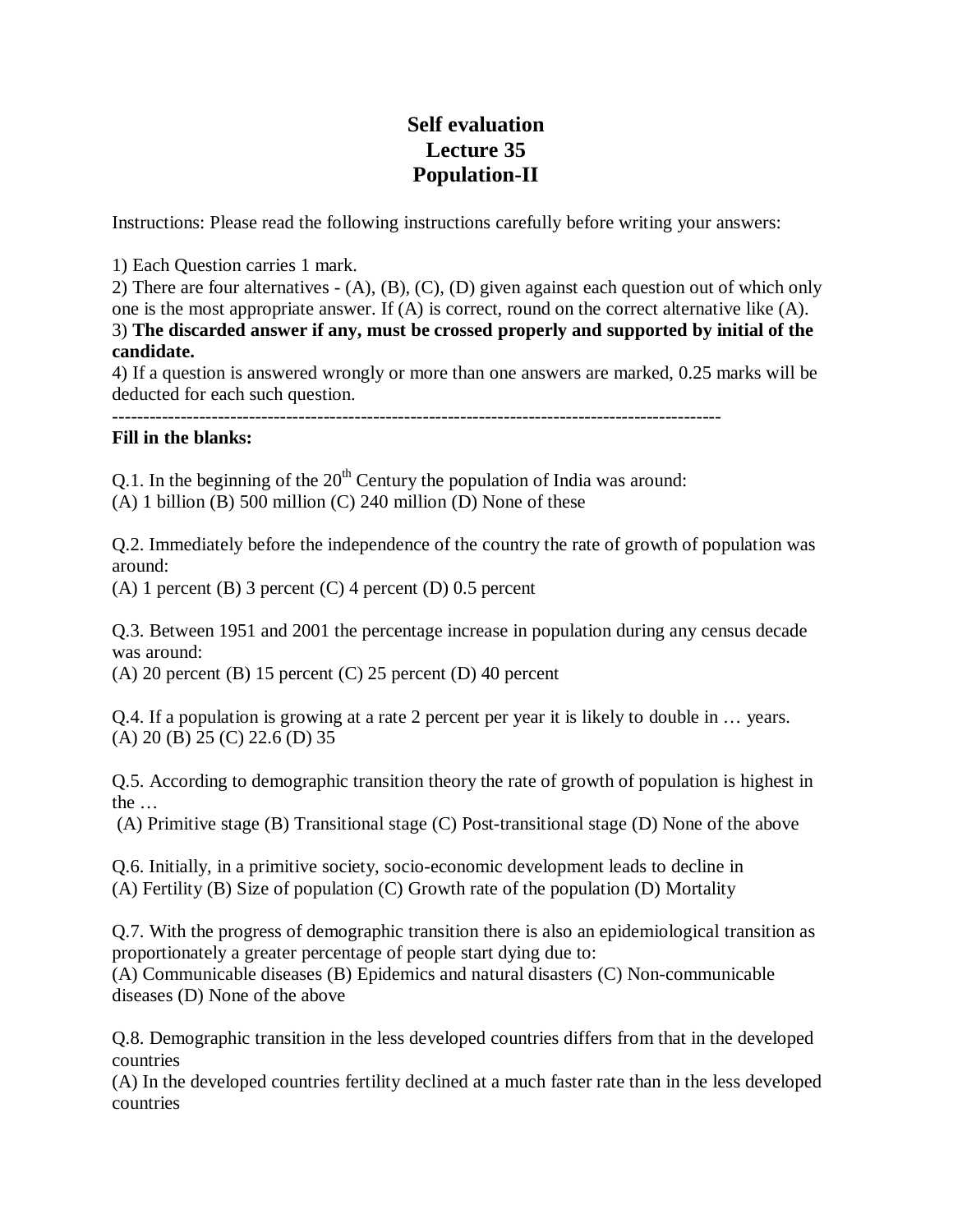(B) In the developed countries infant mortality rate declined at a much faster rate than in the less developed countries

(C) During the transition period developed countries experienced much lesser rate of growth than the developing countries

(D) None of the above

Q.9. Population explosion refers to ...

- (A) A sudden increase in population due to rapid mortality decline
- (B) Sudden increase in fertility levels
- (C) A steady increase in the density of population
- (D) Sudden increase in deaths due to non-communicable diseases

Q.10. Rise of nation state …

- (A) Has no contribution in reducing mortality
- (B) Explains the decline in fertility
- (C) Led to weakening of family planning programmes
- (D) None of the above

## **Subjective questions**

- Q.1. Write an essay on growth of population in India.
- Q.2. What is "population explosion"? Explain why it is important to control population.
- Q.3. Describe the process of demographic transition. What are roughly the values of life expectancy before and after the transition?
- Q.4. Explain the term epidemiology. Why does demographic transition lead to epidemiological transition?
- Q.5. Will India's population continue to increase at the rate prevailing during the census decade 2001-2011? If not, why not?

## **Exercises**

- E.1. Go to Census of India website and note down rate of growth of population in different states of India. Which states are growing faster and why?
- E.2. Apply functional theory to study functions and dysfunctions of population growth in the primitive societies.
- E.3. Using Marx's *Capital* to explain how mortality is linked with class. What did Marx say on the Malthus's essay?